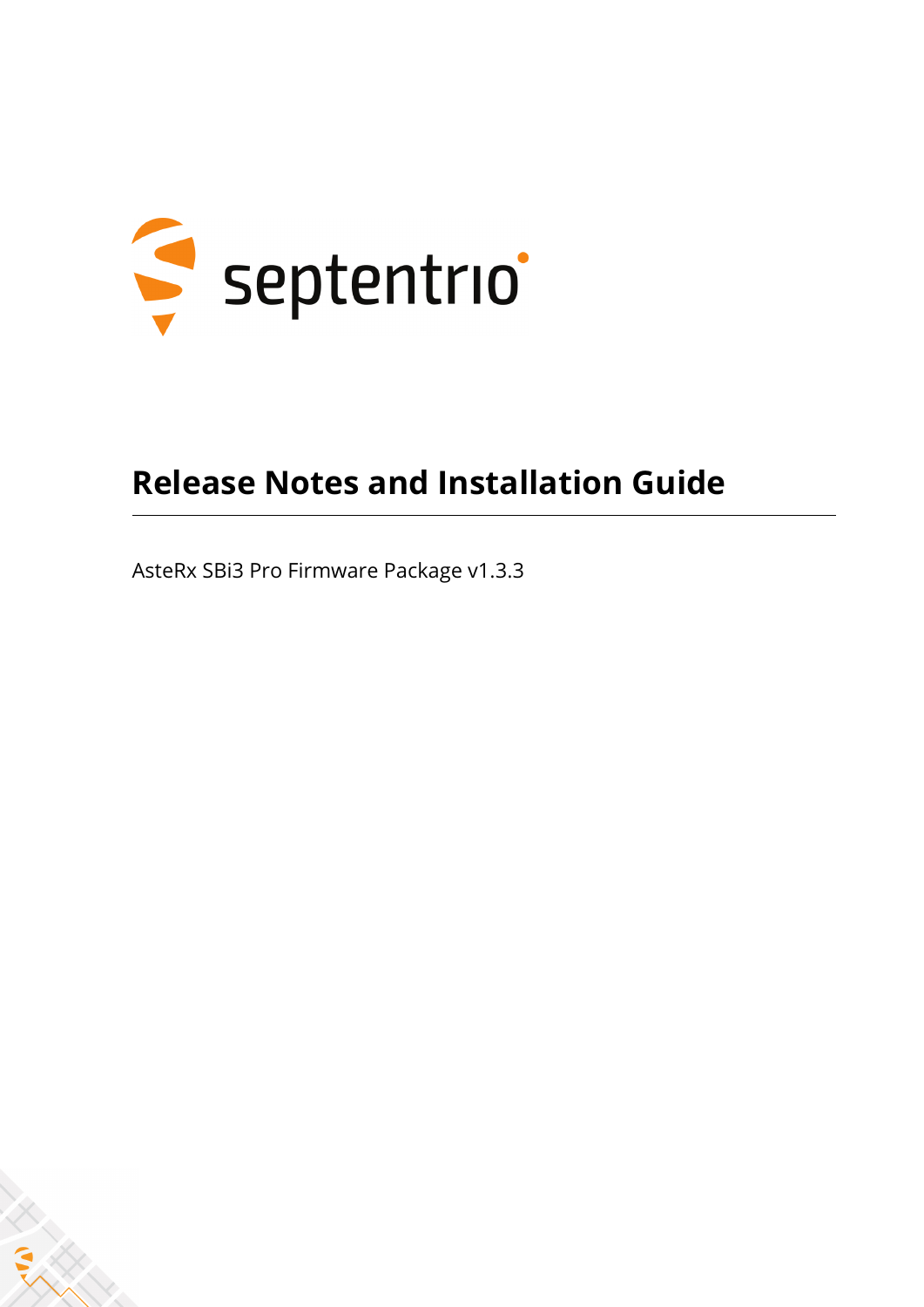

## **1 Installation Guidelines**

In order to upgrade the firmware to version 1.3.3, only the following file is to be installed on the receiver:

| <b>SUF file</b>           | Located in | <b>Contains</b> |
|---------------------------|------------|-----------------|
| AsteRx SBi3 Pro-1.3.3.suf | firmware/  | See section 6   |

There is no need to install the file AsteRx SBi3 Pro-1.3.3-failsafe.suf, unless Septentrio Support advises otherwise.

### **2 New Features and Improvements**

#### **2.1 New features in version 1.3.3**

None

#### **2.2 Improvements in version 1.3.3**

- 1. A bug was fixed for setups where the GNSS antennas are installed along the vehicle Y axis.
- 2. The accuracy of the INS solution was improved for environments dominated by low quality GNSS measurements.

#### **2.3 New features in version 1.3.2**

- 1. The availability of an INS solution has been increased during the initial sensor alignment period. The receiver now outputs an INS solution as soon as a GNSS solution becomes available.
- 2. The velocity input aiding through the VSM NMEA messages was extended to support Zaxis direction.
- 3. The command setNTPServer was enabled.

#### **2.4 Improvements in version 1.3.2**

- 1. The robustness of the INS solution against heavy shocks was increased.
- 2. Decoding of BeiDou ephemerides in difficult environment has been improved.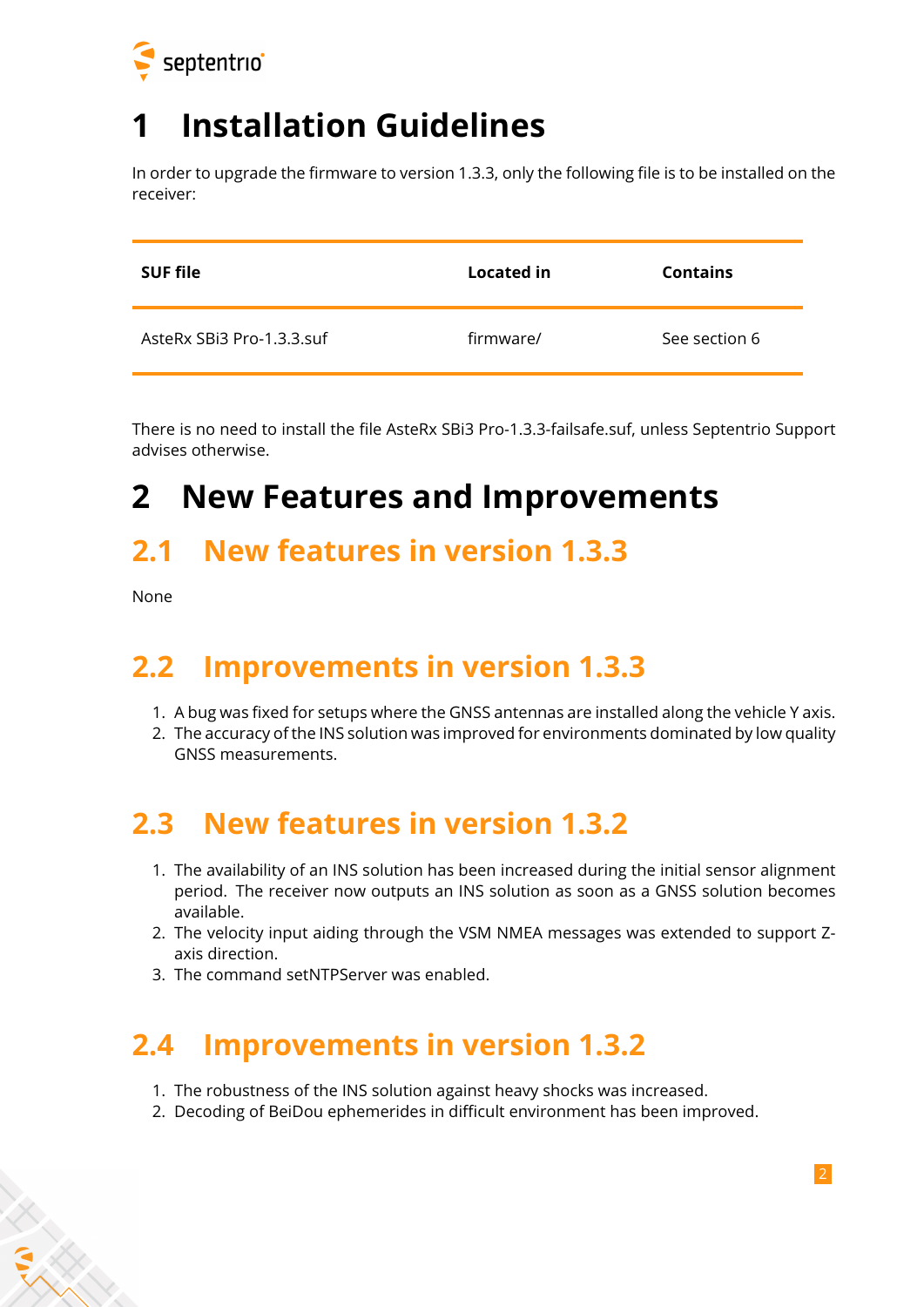

- 3. The definition of the VSM input NMEA message's time stamp has changed from GNSS to UTC. The user has to ensure that time-stamping of incoming VSM NMEA messages is done in the proper time frame.
- 4. Extra mode indicators for INS support have been added to HRP NMEA message.
- 5. Several improvements were made in NMEA output when configured for INS positioning.
- 6. The performances of the INS engine has been improved when working in multipath prone environment.
- 7. A problem was fixed that caused inaccurate INS solutions when the command setIMUOrientation was either omitted or used with the SensorDefault argument.
- 8. The receiver's temperature reported in SBF message ReceiverStatus has been corrected.
- 9. Improvements were made in the IMU saturation flag in ExtSensorMeas SBF block.
- 10. Support for longer MAIN-AUX antenna baselines has improved.

### **3 Known Issues and Limitations**

- 1. When configuring the receiver to broadcast or multicast data (e.g. SBF, NMEA) over UDP, on the "Ethernet over USB" network interface, the data is transmitted twice. Unicast UDP and other network interfaces are not affected by this.
- 2. It is not possible to upgrade the receiver using mobile Safari on iOS devices.
- 3. If more than one user simultaneously changes settings via the web interface, the resulting configuration of the receiver may not be consistent.
- 4. IPS connections may stay visible in the web interface after the client has been disconnected.
- 5. Firewall on computers can delay accepting connection by up to 4 minutes. Before using IPR functionality ensure that the desired IP port is enabled on your computer.
- 6. Incorrect setting of the IMU orientation by 90 degrees or more can result in NaN values in the reported INS position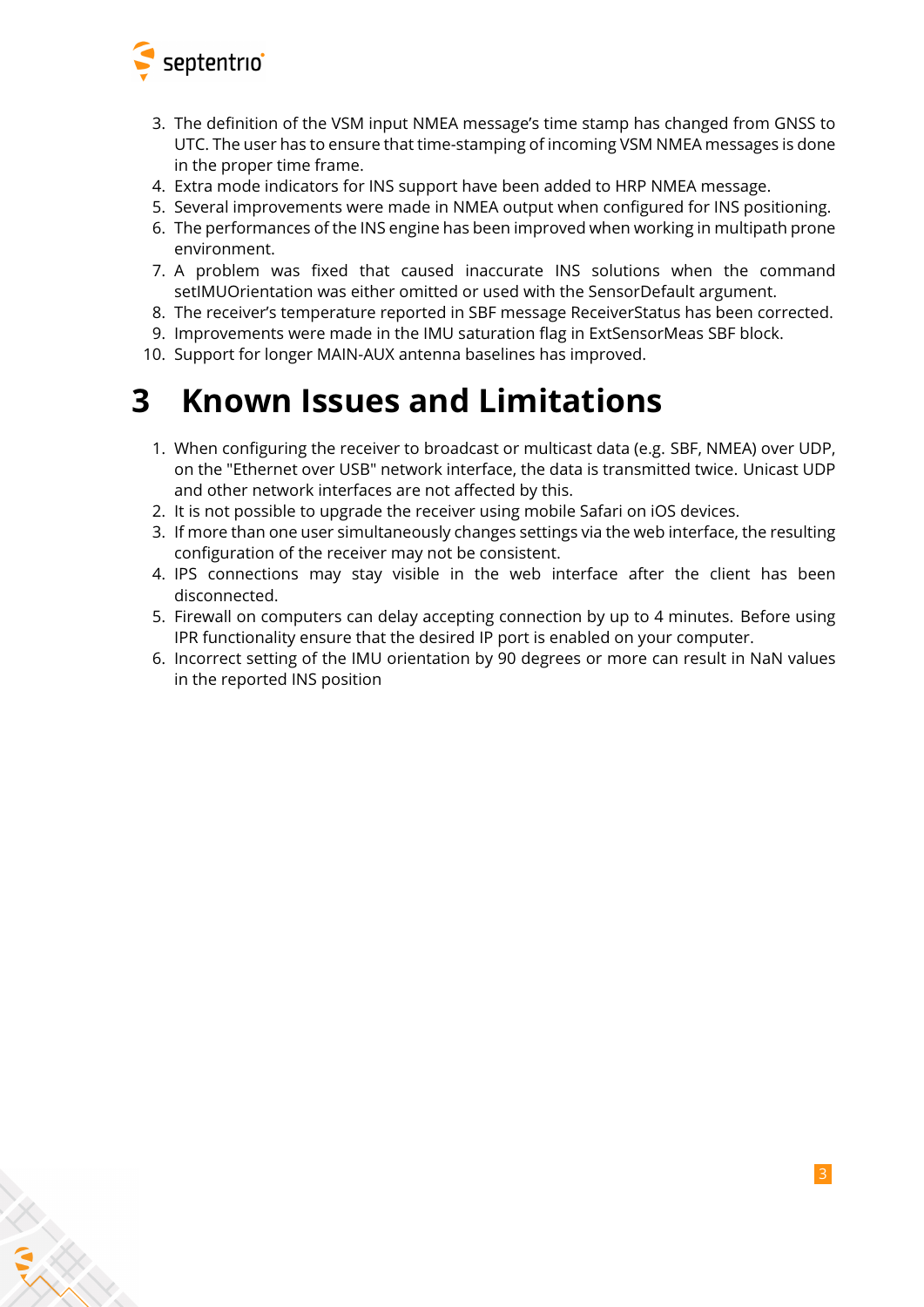

# **4 Support**

For further information or support, please consult the Septentrio support website [\(](()http://www.septentrio.com/support).

## **5 Legal Notice**

Septentrio does not authorize the use of its products as critical components in devices or systems intended for safety-of-life applications or in devices or systems, of which the failure may endanger life or cause injuries, unless written approval is given.

All the firmware and documentation delivered with the AsteRx SBi3 Pro Firmware Package is licensed, as explained in the About page which is accessible via the web interface of the receiver.